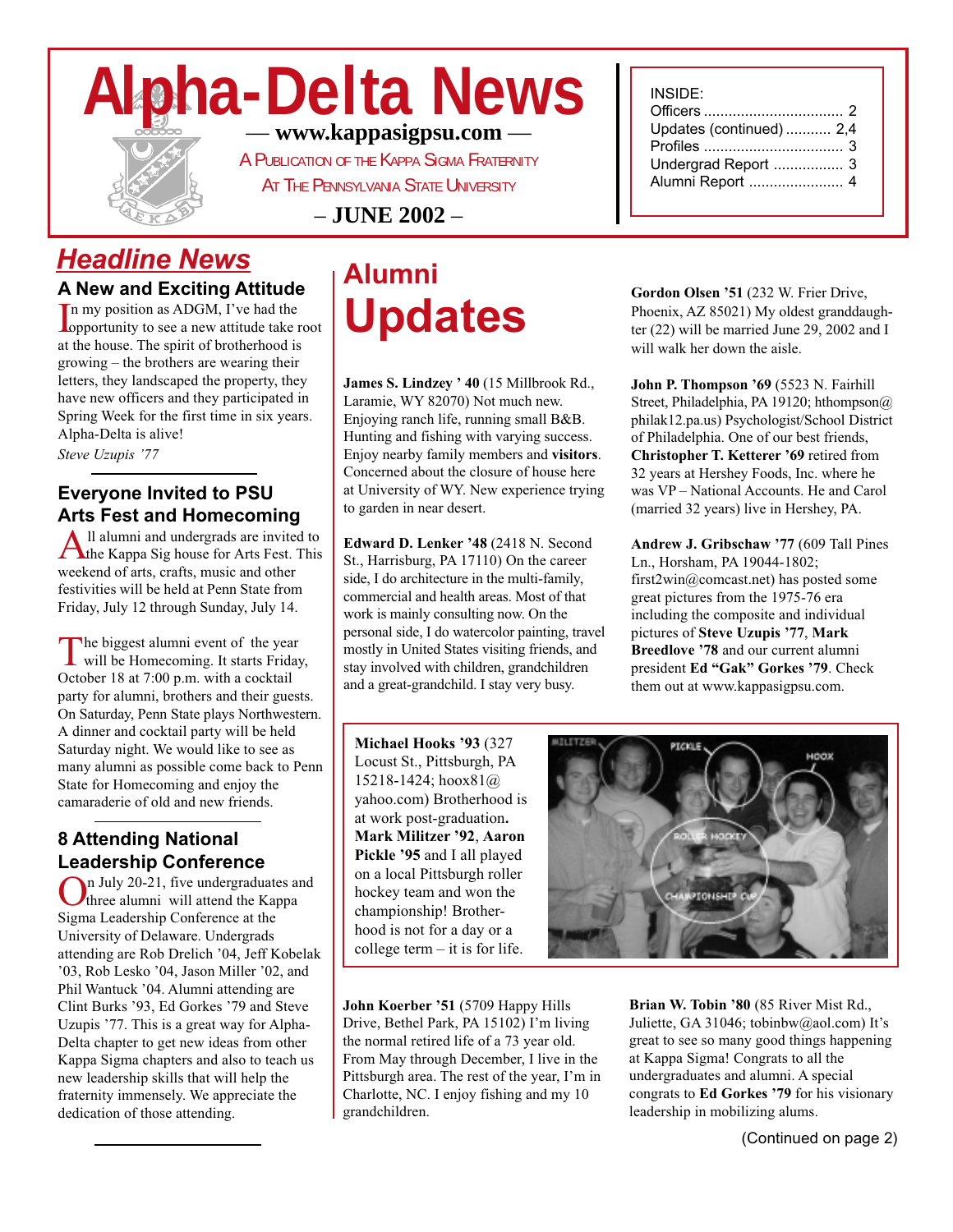### 2001 - 2002 Alumni Board

**Edward D. Gorkes '79** President/Secretary/Director 215-619-7901 egorkes@aol.com

**Doug Byler '90** Vice-President/Treasurer/Director

**Directors Mark Breedlove '78 Vince Gaeta '86 James Merinar '87**

# Undergraduate **Officers**

**Rob Lesko '04** Grand Master roblesko@hotmail.com

**Rob Drelich '04** Grand Treasurer rrd120@psu.ed

**Jeff Kobelak '03** Grand Procurator jrk211@psu.edu

**Andre Aklian** Grand Scribe aja162@psu.edu

**Phil Wantuck '04** Grand Master of Ceremonies

### **Congratulations to …**

**Seniors:** Dan Czeck '02 (Electrical Engineering), Byron Cotter '02 (Business Logistics/Spanish), Gianni Incontro '02 (Business Logistics), Samir Singh '02 (Chemical Engineering)

**Deans List:** Jeff Kobelak '03, Nick Mendez '02, Samir Singh '02

#### **Kappa Sigma Star and Crescent Foundation Scholarships Winners:**

Jeff Kobelak '03, Nick Mendez '02 and Jason Miller '02

# **Alumni Updates ...continued**

Dave Payne '81 (dpayne@unocal.com) I have recently relocated to Bangkok and into a much bigger job. Unfortunately, it cuts into family, golf and all other recreational activities. I did manage a round of golf with **Jim France '82**, but all other efforts to hook up with Jim have failed due to differing schedules. I'm getting up for work when Jim's getting in from the bars. Anyone interested in visiting Bangkok is welcome anytime. Cheers!

**Thomas H. Gallagher '84** (97 Henry Smith Rd., Simpsonville, KY 40067; thomashgallagher@cs.com) Hello all. Since I can submit electronically, I'm finally willing and able to share an update. Annie and I have now been married for 17 years! This is the fateful year that we both turn 40 and officially begin falling apart, I suppose. For the past 5+ years, we have lived in Louisville, KY. Over the Christmas holiday, we moved to a new house located between Louisville and Lexington, KY (i.e., bluegrass country!). Our kids, Nathan (15), Haley (12), and Connor (9) all attend the same school (Christian Academy of Louisville), where Annie also teaches. Annie and Haley are avid horseback riders and we hope to bring the horses home to stay with us in the Spring. I have been involved in the material handling industry pretty much since graduation, specifically with design, fabrication, and installation of conveying and sorting systems for the U.S. Postal Service. At the moment, I work for a Phoenix, AZ-based company. I still occasionally exchange e-mails and phone calls with ROTC, but mostly I keep up-todate via copies of trash-talk e-mails

**Kudos…**

- Special thanks to the trustees of the Star and Crescent Foundation: Thomas Hill '48, Joseph Succop II '48 and Wesley Fitzsimmons '95.
- In April, the undergraduate brothers and pledges participated in a sixhour seminar on recruiting and how to make friends, start conversations and remember names. Thanks to Scott Ott '83 for facilitating the session.

exchanged by Steeler and Eagle fans, and their detractors. (By the way, I agree with **Dave Payne '81.** I hope both teams fare as well next year as they did this season!) Best regards, Tom & Annie Gallagher (aka Gator & Annie-mal)

**Jonathan W. Shaps '84** (22 N. Wyoming Ave., Ardmore, PA 19003; j.shaps@ verizon.net) Now in the Star and Crescent Club, Jon writes, "Figured I'd bump it up another click for 2001-02 giving year." When I can get away from the Switch, will come up and see if you guys still know how to have a good time. Have a great year.

**Michael W. Carrell '86** (629 Little Farm Rd., Prattville, AL 36066; mcarrell@ aol.com) I will complete my year in Korea in July 2002. Then the family will move to Norfolk, VA. All is well with the Carrell clan.

**Rob Olin '86** (robjayne@epix.net) After 12 years managing the same animal clinic, I'm taking some time off. I'll get started working again – somewhere. In the meantime, my wife and two kids – Pete (6) and Maggie (4) – keep me plenty busy.

**Paul J. Green '88** (63 Lochatong Rd., Ewing, NJ 08628; paul.j.green $@$ morganstanley.com) After 8 years in China, the family and I are back in the USA. We are living outside Princeton, NJ. Had lots of good times with **Jim France '82** who is living in Bangkok, Thailand, and **Dave Payne '81** who was in Ho Chi Minh, Vietnam. **John Flynn '89** came to visit on five different occasions and we had many

(More alumni updates on page 4)

**Alpha-Delta News** is published for the members and friends of the Alpha-Delta Chapter of Kappa Sigma Fraternity at The Pennsylvania State University.

Address changes, news items, photos and contributions may be submitted at **www.kappasigpsu.com** or mailed to Kappa Sigma Fraternity Alumni Records Office P.O. Box 296 State College, PA 16804-0296.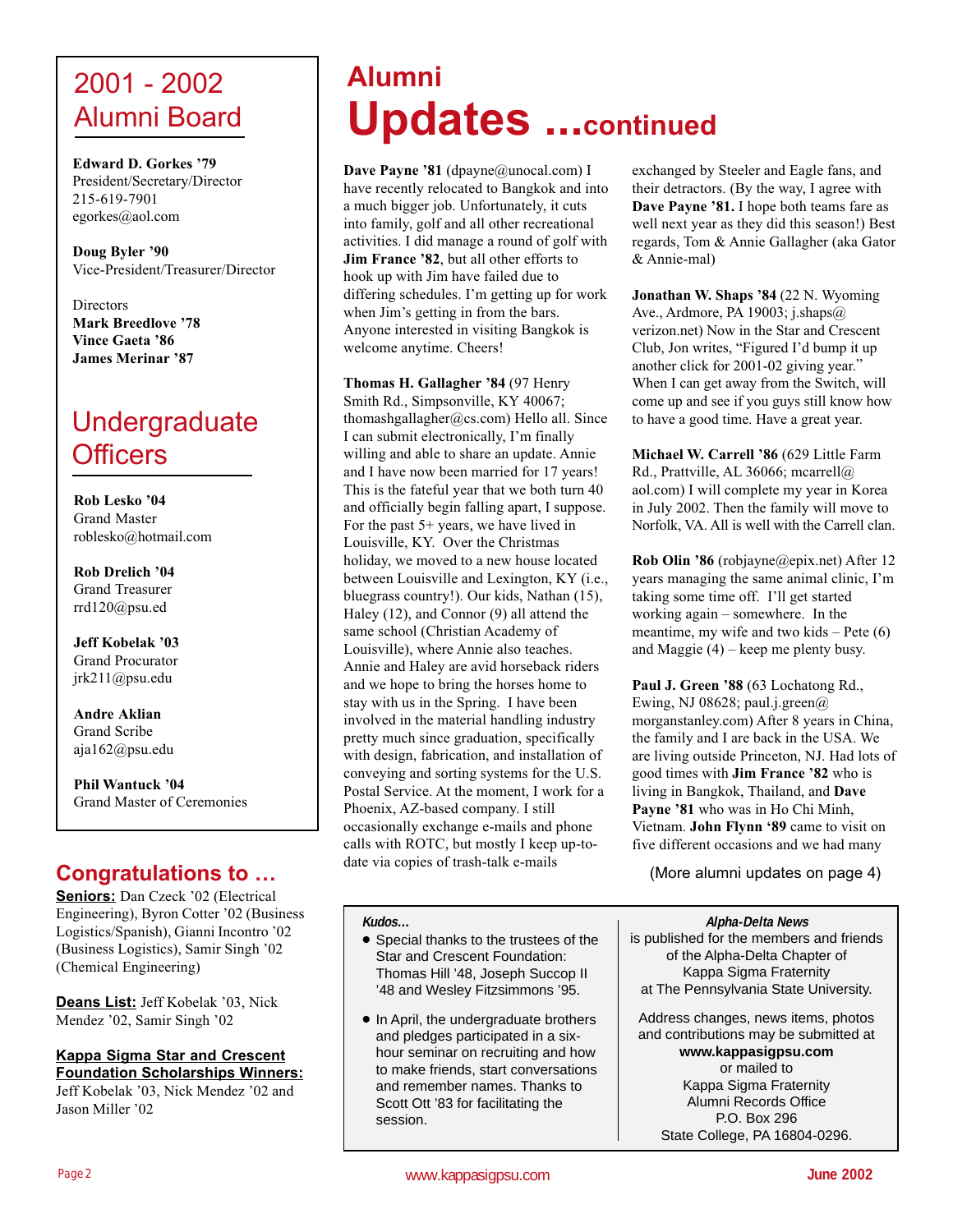## **On the Farm with Hugh McPherson '97**

After college, Hugh McPherson '97 returned home to the family farm where he started Maize Quest -- a cornfield maze adventure. Hugh's Kappa Sigma connection started with Matt Greico '96 and the Blue Band.

He remembers Outrunning the Enemy with JT; Gooch setting Brian Say '97 on fire; Bolt in general; the Celtic Collision; learning a proper Western PA accent from Colby and Ed winning best set design in Greek Sing.

For him, fraternity was about people. "I learned a lot about people. I wouldn't trade a minute of discussion, argument, fight or brain-storming with my brothers. I think the reason fraternity men are successful is the opportunity they are given to learn from a large group of people they have to live with for more than a semester. That kind of experience is not replicated in dorms or apartments. My brothers taught me more about interacting with people than any class could have."



**Janine, Hugh and 4-month-old Annie McPherson**

*Check out www.kappasigpsu.com for the entire interview with Hugh McPherson.*

### **Scrubbing Toilets Leads to Lifetime of Serving for Eric Thomas DeZubay '82**



hat influence has Kappa Sigma had on Eric DeZubay '82? He said, "It taught me to clean toilets. Sounds like a joke, eh? It isn't. Many of us grow up pampered, even spoiled. Pledging Kappa

Sigma meant learning how to take care of myself and my surroundings. There is something about rolling up your sleeves and dropping to your knees that helps you find out who you are and if your heart is really into serving others. If you can scrub bathrooms for your slovenly brothers, suddenly helping the poor seems a lot easier and rather attractive. That's the message from my fraternity: Service can take many forms; together, we can accomplish great things for the greater good."

And Eric does that today. He is active with his wife and four kids, his church and as a community speaker. Eric is a TV weatherman in Charlotte, NC.

*To read the rest of Eric's story, including his top ten list of favorite fraternity memories (firecrackers to bands), go to www.kappasigpsu.com.*

*If you know a brother you think would make a good profile subject, please send his name and graduation year, along with your name and graduation year to our alumni relations service: news@2stayconnected.com. Make sure to mention that it's for Kappa Sigma, Penn State.*

### From the **Grand Master**

Alpha-Delta's current focus is rush. This semester we initiated Matthew Arambul and Andre Aklian. They are very committed to the fraternity. Andre has already been elected Grand Scribe. We are excited about our two newest members and look forward to next semester and our extensive rush plan to attract more high quality men into our great fraternity. Nick Mendez '02 and Jarrod Kwiatkowski '02 are heading up those rush plans.

Although this semester's GPA has not<br>yet been announced, we were disappointed in our 2.7 GPA from last semester and are taking action such as formal study hours to improve that. Our chapter completed 70 hours of philanthropic service including the dance marathon -- Nick Mendez '02 and Adam Kulp '04 danced. We raised over \$2000. And, for the first time in six years, we participated in Spring Week. Teaming up with Kappa Gamma Phi sorority, we competed in many activities including an AIDS walk around campus. The whole week was a good time and the money raised went to a great cause.

aur house is looking better than it has in a long time. During April, all of the brothers undertook a massive clean-up effort. We re-mulched, removed old plants and planted new ones. We'd love for our alumni to stop by and look at the improvements.

Finally, I would like to give a special thanks to Jeff Kobelak '03. Jeff was on an internship for the past year, but came back to Penn State for the spring semester. In addition to being elected Grand Procurator, he has become ritually proficient to the Initiatory level – the third level of proficiency. This has not been done by a brother in our chapter for a long time. Jeff adds so much to our fraternity. I am proud to be his brother and a member of Alpha-Delta Chapter. We are a solid group and looking forward to becoming stronger in the next years.

> *Rob Lesko '04 Grand Master*